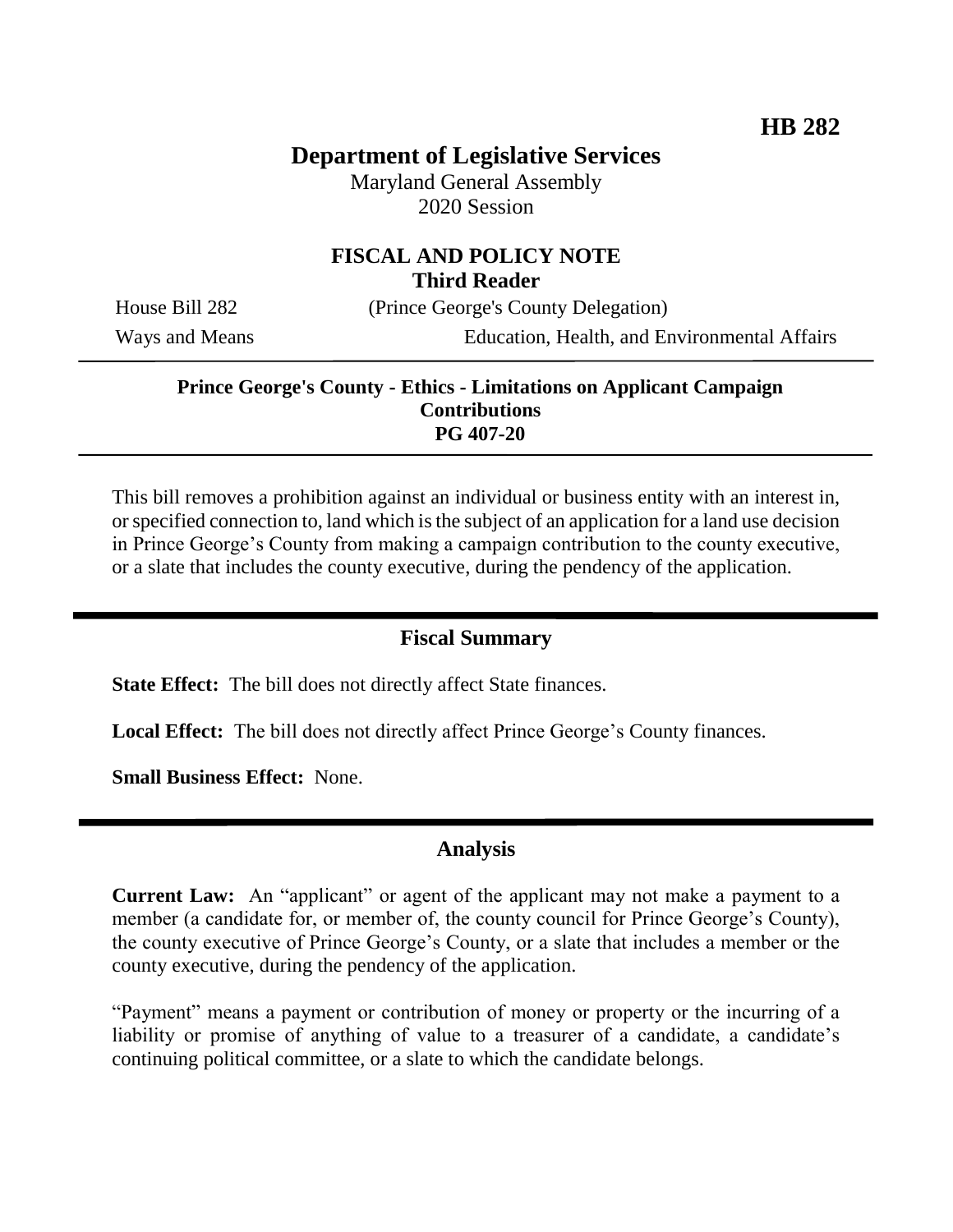"Application" means:

- an application for (1) a zoning map amendment; (2) a special exception; (3) a departure from design standards; (4) a revision to a special exception site plan; (5) an expansion of a legal nonconforming use; (6) a revision to a legal nonconforming use site plan; or (7) a request for a variance from the zoning ordinance;
- an application to approve (1) a comprehensive design plan; (2) a conceptual site plan; or (3) a specific design plan; or
- participation in adopting and approving an area master plan or sectional map amendment by appearance at a public hearing, filing a statement in the official record, or other similar communication to a member of the county council or the planning board, where the intent is to intensify the zoning category applicable to the land of the applicant.

"Applicant" means an individual or a business entity that is:

- a title owner or contract purchaser of land that is the subject of an application;
- a trustee that has an interest in land that is the subject of an application, excluding a trustee described in a mortgage or deed of trust; or
- a holder of at least a 5% interest in a business entity that has an interest in land that is the subject of an application but only if (1) the holder of at least a 5% interest has substantive involvement in directing the affairs of the business entity with an interest in the land that is the subject of an application with specific regard to the disposition of that land or (2) the holder of at least a 5% interest is engaged in substantive activities specifically pertaining to land development in Prince George's County as a regular part of the business entity's ongoing business activities.

Statute further specifies certain categories of individuals and entities that are included in, or excluded from, the definition of "applicant."